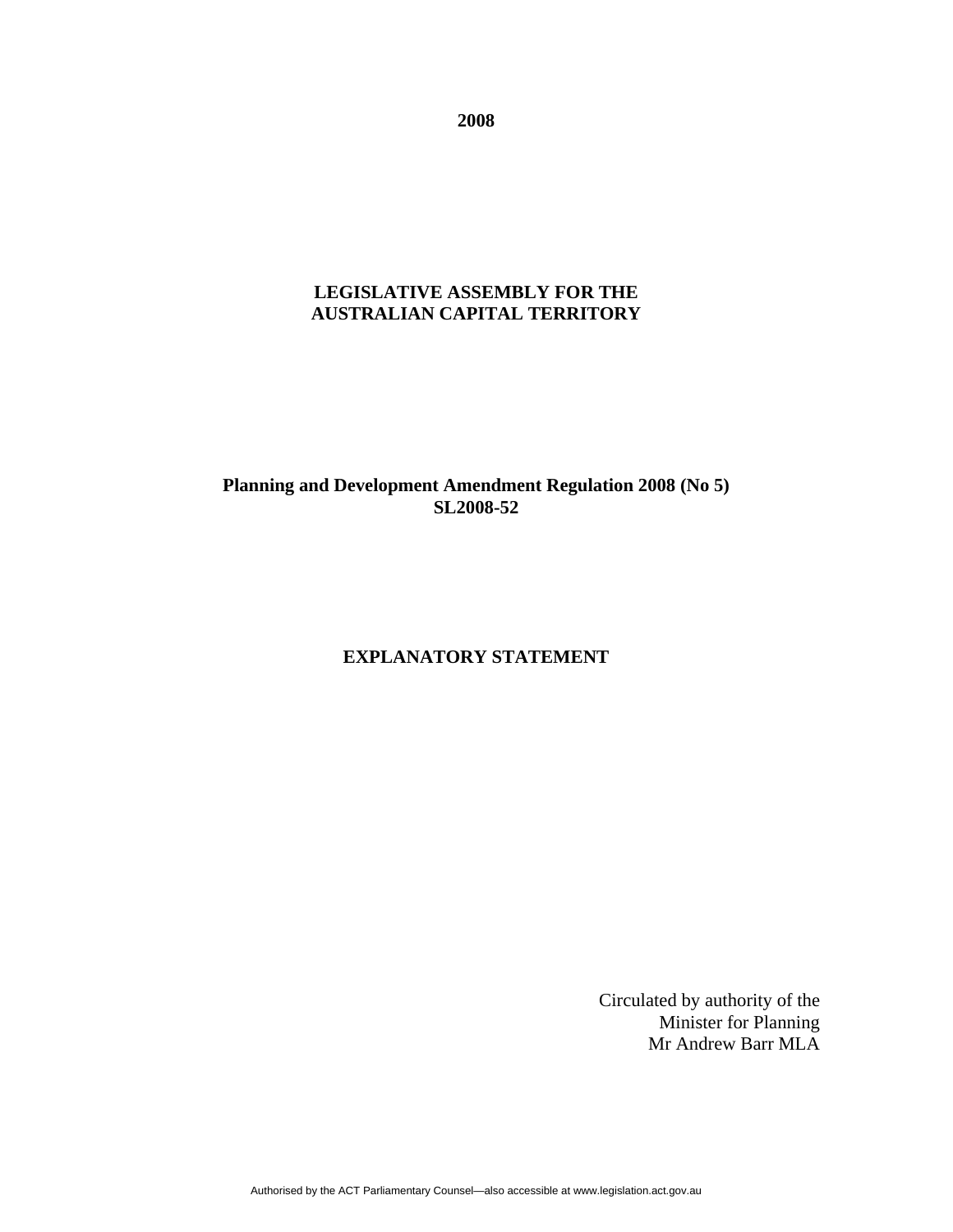## **Planning and Development Amendment Regulation 2008 (No 5)** (the "amending regulation").

The amending regulation facilitates construction of housing in new estates before subdivision and estate development is undertaken.

## **Background**

New urban areas or 'estates' in the ACT can be established by selling a *holding lease,* for a significant tract of future urban area land, to an estate developer. The *holding lease* may require the land to be developed by building roads and other urban infrastructure and subdivision to produce residential and other blocks of land. The proposed development of the future urban area, as defined in the holding lease, is shown in an *estate development plan* (an EDP) defined at section 94 of the *Planning and Development Act 2007* (the Act). An EDP shows amongst other things the block boundaries for individual blocks proposed for inside the estate. An EDP is submitted and assessed under the normal development assessment processes. When the EDP is approved the land ceases to be future urban land and the proposed block boundaries are electronically recorded in the digital cadastre database maintained by the planning and land authority. Typically, the related infrastructure is then developed and the blocks of land are created under the *Districts Act 2002* through registration of a 'deposited plan' at the Land Titles Office.

Undertaking development, defined at section 7 of the Act, requires development approval (DA) unless the development is exempt. The *Planning and Development Regulation 2008*  (the regulation) exempts a single dwelling on new residential land from requiring a development approval if it meets stated requirements. To be exempt the single dwelling must be built on a *block* as defined in the regulation. The regulation defines a block as a block shown on a *deposited plan* for the purposes of the *Districts Act 2002*. Land included in an approved EDP and the planning and land authority's digital cadastre database, but not yet recorded in a deposited plan at the Land Titles Office, does not meet the definition of a *block* as defined in the regulation. This means that land does not become a *block* until the infrastructure is developed (e.g. physical roads etc) and a deposited plan registered. This means that the dwelling on '*preliminary blocks'* on the digital cadastre database but not yet registered cannot be DA exempt.

Therefore, building the single dwelling, prior to completion of the estate requires development approval. The alternative is for the estate developer is to wait until the infrastructure is completed and the proposed blocks are registered at the Land Titles Office under the *Districts Act 2002*. Because block boundaries and location of roads etc are fully defined and fixed when the preliminary block is recorded prior to the development of the infrastructure and deposited plan, it is not necessary to require the developer to wait for the registration of a deposited plan to make use of the DA exemption for single dwellings. Such delay is unreasonable given that it can unduly add to developers holding costs, or prevent the early construction of such things as display villages and other residential dwellings. Such a delay is also not consistent with the Government policy to expedite the land release and development assessment process.

The amending regulation provides for the concurrent development of the estate, in terms of infrastructure including roads, and the building of exempt single dwellings. This is achieved by defining and including a *preliminary block* as a block of land that a single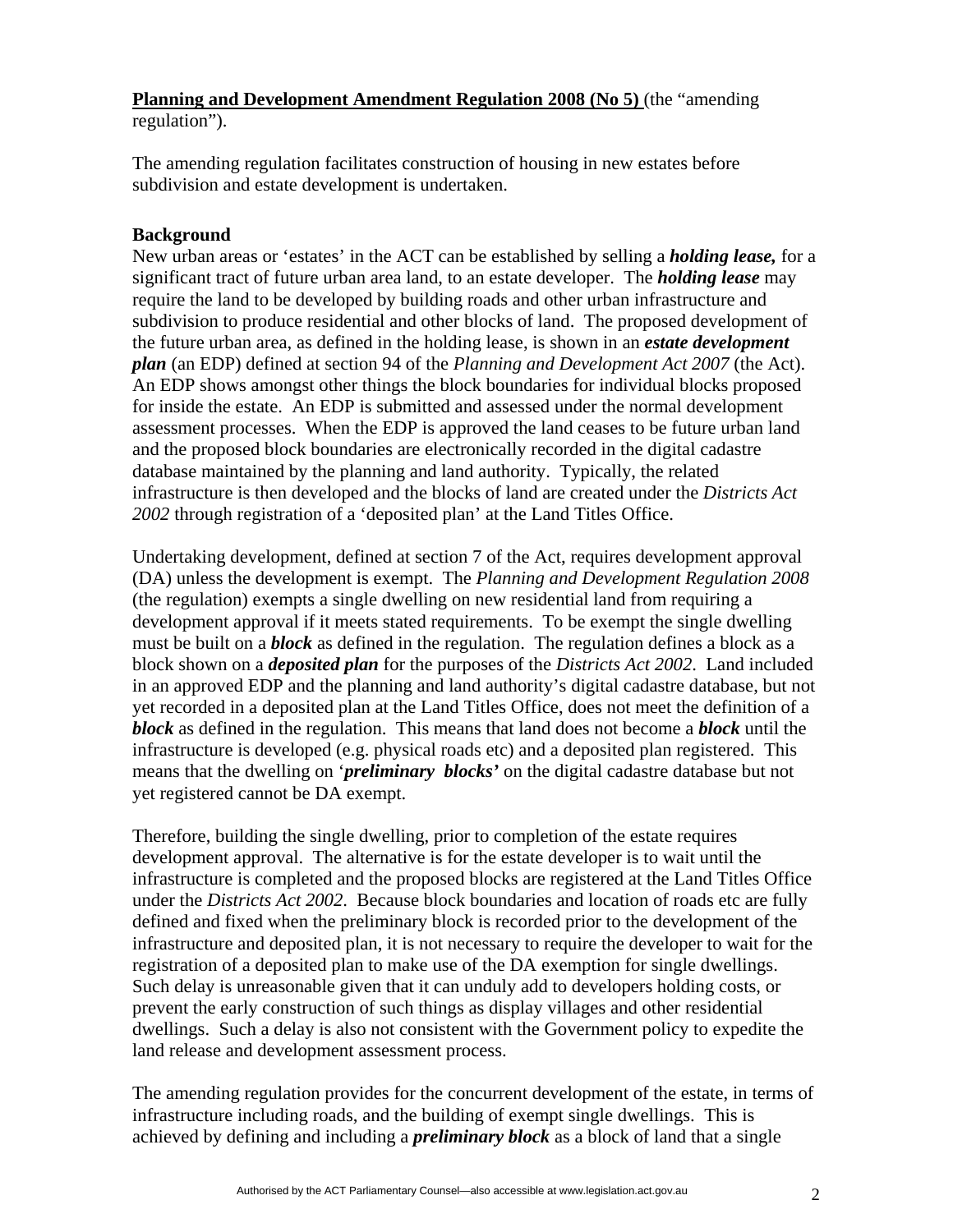exempt dwelling may be built on. A preliminary block is the block shown on the approved EDP and electronically recorded in the digital cadastre database maintained by the planning and land authority; it does not have to be a deposited plan registered at the Land Titles Office.

The regulation only permits exempt developments (single residential) on a holding lease where there is an approved EDP and the builder and estate developer are legally the same entity. This is to avoid the potential for mistakes in design and siting due to communication problems with unrelated third parties.

This form of exempt development will not impact other persons because the exemption continues to rely on surveyed block boundaries. These boundaries do not change from the digital cadastre stage, relied on in this amending exemption, to the deposited plan stage relied on in the existing regulation. Further, any exempt development must comply with an approved EDP and meet building certification requirements under the Building Act.

The amending regulation meets the requirements of the Legislation Act 2001 s36 (1) (b) in terms of the potential impact on persons as the amending regulation is of such a nature that it will not adversely impact on the person's rights or impose liabilities on that person.

#### **Clause Notes**

**Clauses 1 – Name of Regulation** –states the name of the regulation, which is the *Planning and Development Regulation 2008 (No 5)*.

**Clause 2 – Commencement** –states that the regulation commences the day after its notification.

**Clause 3 – Legislation amended** – states that the regulation amends the *Planning and Development Regulation 2008*.

### **Clause 4 – Schedule 1, section 1.100 (1) (aa)**

Provides that a single dwelling-new residential land, for the purposes of exemption from requiring development approval, may include a single dwelling on a preliminary block if the dwelling is built by the lessee of the holding lease i.e. the estate developer.

Clause 6 refers to preliminary block and Clause 5 provides for when the dwelling is built by the lessee.

#### **Clause 5 – Schedule 1, section 1.100 (1A)**

Provides that for the purposes of schedule 1, section 1.100 (1) (aa) the dwelling is considered to be built by the lessee even if some or all of it is built by an employee or contractor of the lessee. For example if the lessee is a company, then employees of the company or persons contracted by the company are considered to be doing the building work for the lessee.